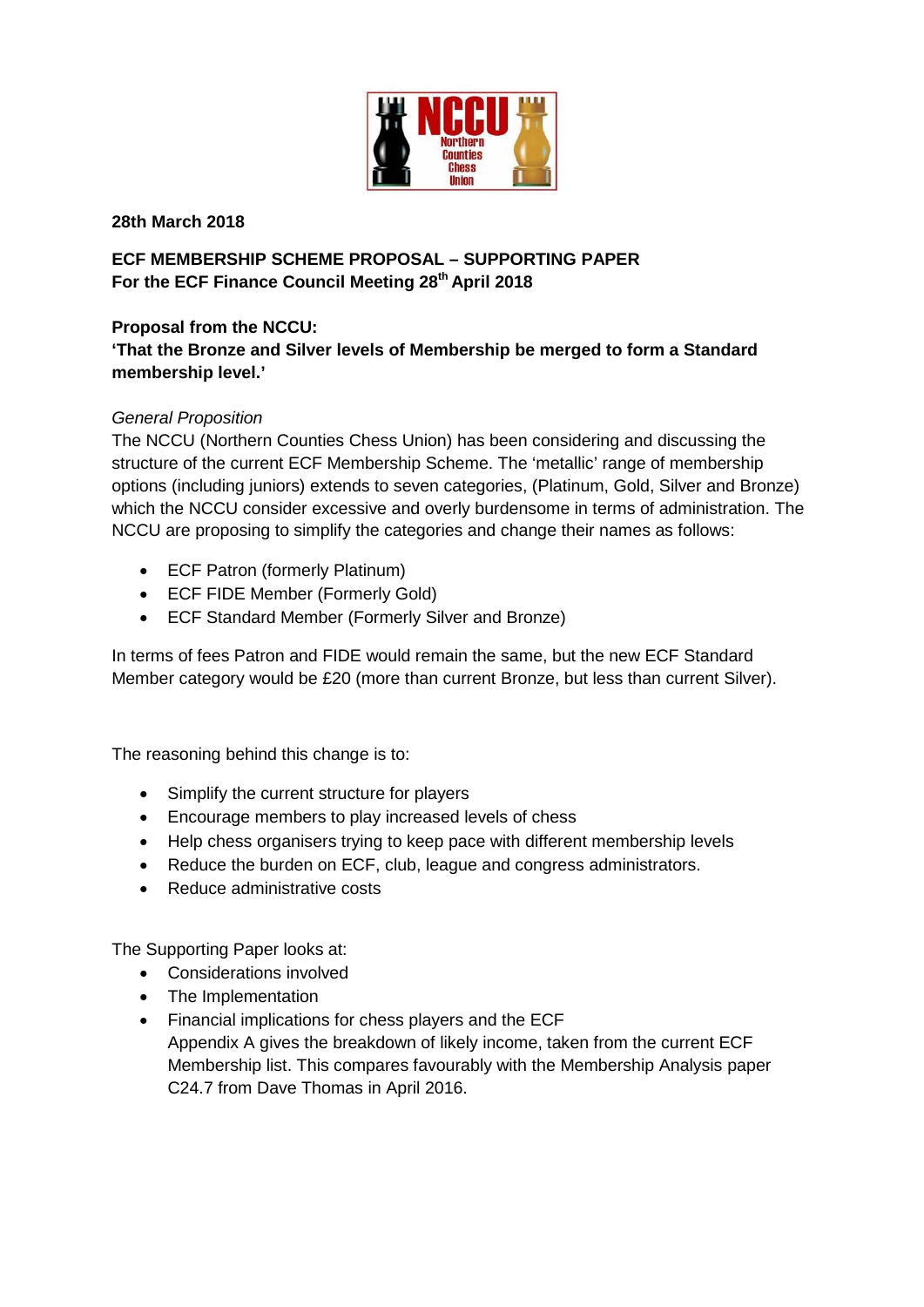#### *Considerations*

- $\triangleright$  Players and Members
- **≻** Congresses
- $\blacktriangleright$  Leagues
- $\triangleright$  The ECF
- $\triangleright$  Aspiration

### Players and Members

- Simple to understand; pay £20 and play as much graded chess for the rest of that season as you like without any obstacles to doing so whatsoever.
- After the proposed budget increase this year to £17 for Bronze membership, players will have to pay £3 more for £20 standard membership, but will be getting all the advantages of silver membership that would have cost £24.
- Can play in their favourite congress without having to pay £7.50 extra 'tax' for the privilege - Pay only £3 more and get what costs £7.50.
- It would be favourable having a one yearly fee instead of having to upgrade.
- Silver members will be getting a reduced fee.
- As the cost of Silver upgrade or 'pay-to-play' fee to play in congresses is relatively modest, it is offering Bronze members a benefit in which some of them may possibly have no interest – so they may simply see it as a price hike that subsidises congress players at the expense of league players. But we want to encourage more congress and league play by reducing the differential between the current fees to zero with a balanced increase/reduction.
- It may be argued that it goes against the principle that players who play more chess should pay a higher membership fee; but getting rid of game fee towards membership was always against this principle, as it encouraged playing more chess without the penalty of paying more money.

### **Congresses**

- All players eligible to play in congresses without further costs, removing obstacles to players entering congresses.
- It enables current Bronze members to enter congresses more cheaply than is currently the case.
- For congresses, the slight reduction in cost for a current Silver member would be an incentive.
- Many Congress organisers stated that attendances have reduced owing to the extra differential cost bronze members have been asked for in 'pay-to-play' at their own local congresses. If the Standard rate were introduced it could be an incentive for current Bronze members to play in congresses with a slight increase in fees offset with a bigger reduction in the Silver upgrade.
- Probable increased attendances at congresses you play in, securing their future and leading to better playing conditions and prize money.
- Helping the volunteers who run chess by removing layers of administration caused by the bronze / silver split, which is cumbersome upgrading to different levels and waiting for confirmation before paying and playing at events.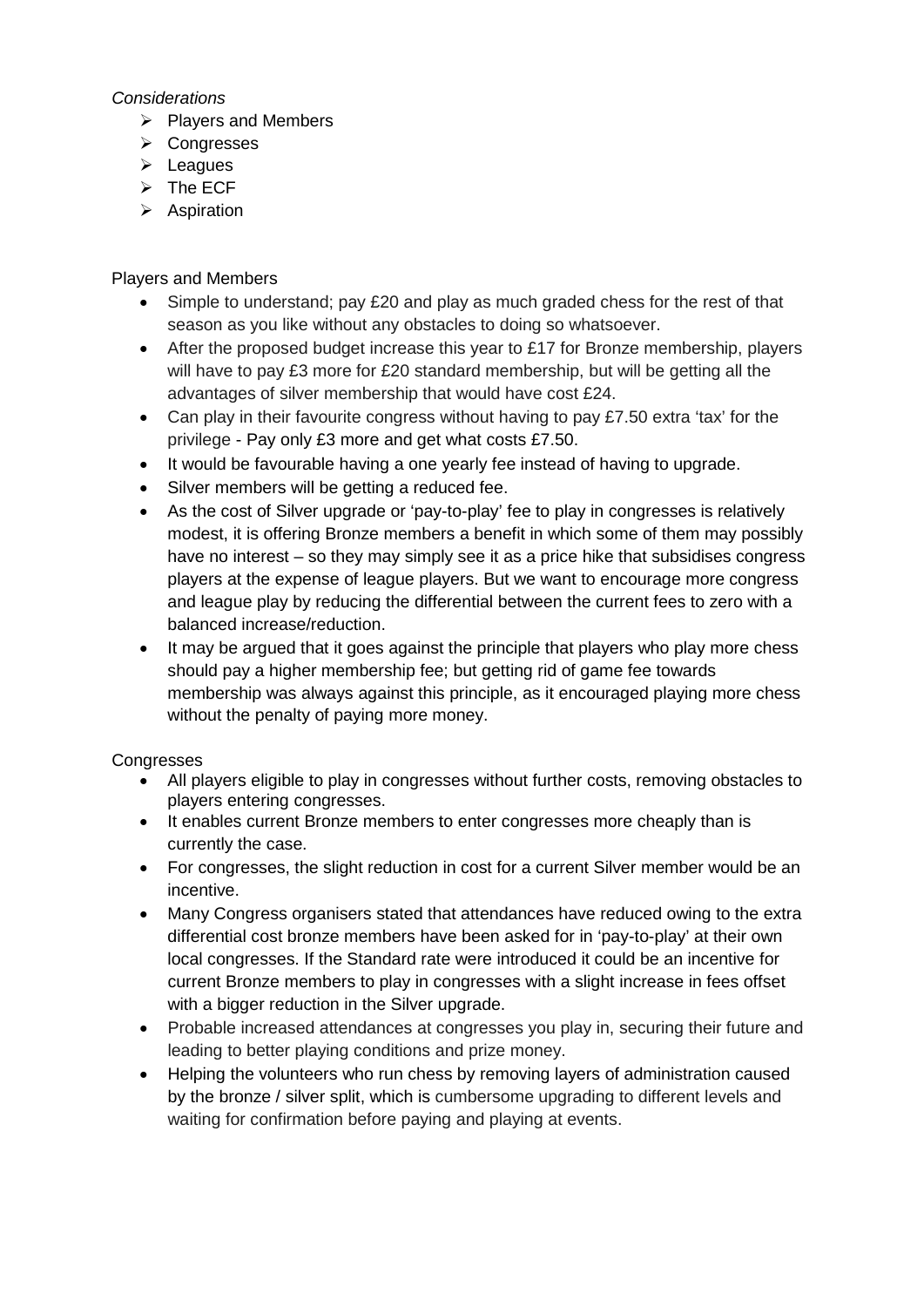Leagues

- When players are upgrading from Bronze to Silver throughout the chess year it causes unnecessary delays which have knock-on effects for League organisers, match captains and club membership secretaries.
- Helping the volunteers who run chess by removing layers of administration caused by the bronze / silver split.
- Most junior events are currently outside of the ECF due to the cost and this should help to get more events graded; as league chess is currently unsuitable for them.

## The ECF

- It will result in a not inconsiderable reduction in administrative effort both for the ECF Office and for players upgrading from Bronze to Silver, as players are upgrading from Bronze to Silver throughout the chess year which can cause time delays.
- The principle espoused when proposing the membership scheme was pay your membership fee and then play as much chess as possible i.e. removing obstacles to playing more chess is in line with ECF Strategic plans.
- A slight increase in revenue with less paperwork must be attractive.
- Simpler administration for the ECF and Regional National Club and County administrators and Match Captains.

### Aspiration

- The metallic differentiation of 'bronze / silver' came out of the blue from past ECF management and was 'tacked on' to the new membership scheme that thankfully got rid of game fee, which was also a nightmare to administrate. Little thought was given to what this 'tax' was to do to congress attendances; nor were congress organisers asked whether they were willing to collect this tax when it would reduce entries to their events.
- It takes us some of the way towards a single universal membership rate for all members.
- ECF past decisions that there should be a gold membership to provide for playing in FIDE events remain in place, but move away from the principle of a single universal membership rate. But merging Bronze and Silver memberships it could possibly be part of a transition to a single universal membership rate in due course if the rates move together.
- In time the differential between Standard and Gold can erode, just as it has done between Bronze and Silver; so that a merger of the two at a later date could become feasible. But we need to walk before we can run and take a piecemeal approach.

### *Implementation*

We recognise that implementation could be available for the 2018/19 scheme year if the Council and ECF Board agree. The NCCU would ask that the ECF Council consider this proposal at the Financial Council meeting on the  $28<sup>th</sup>$  April 2018 (and if agreed, be ratified by the ECF as soon afterwards as possible).